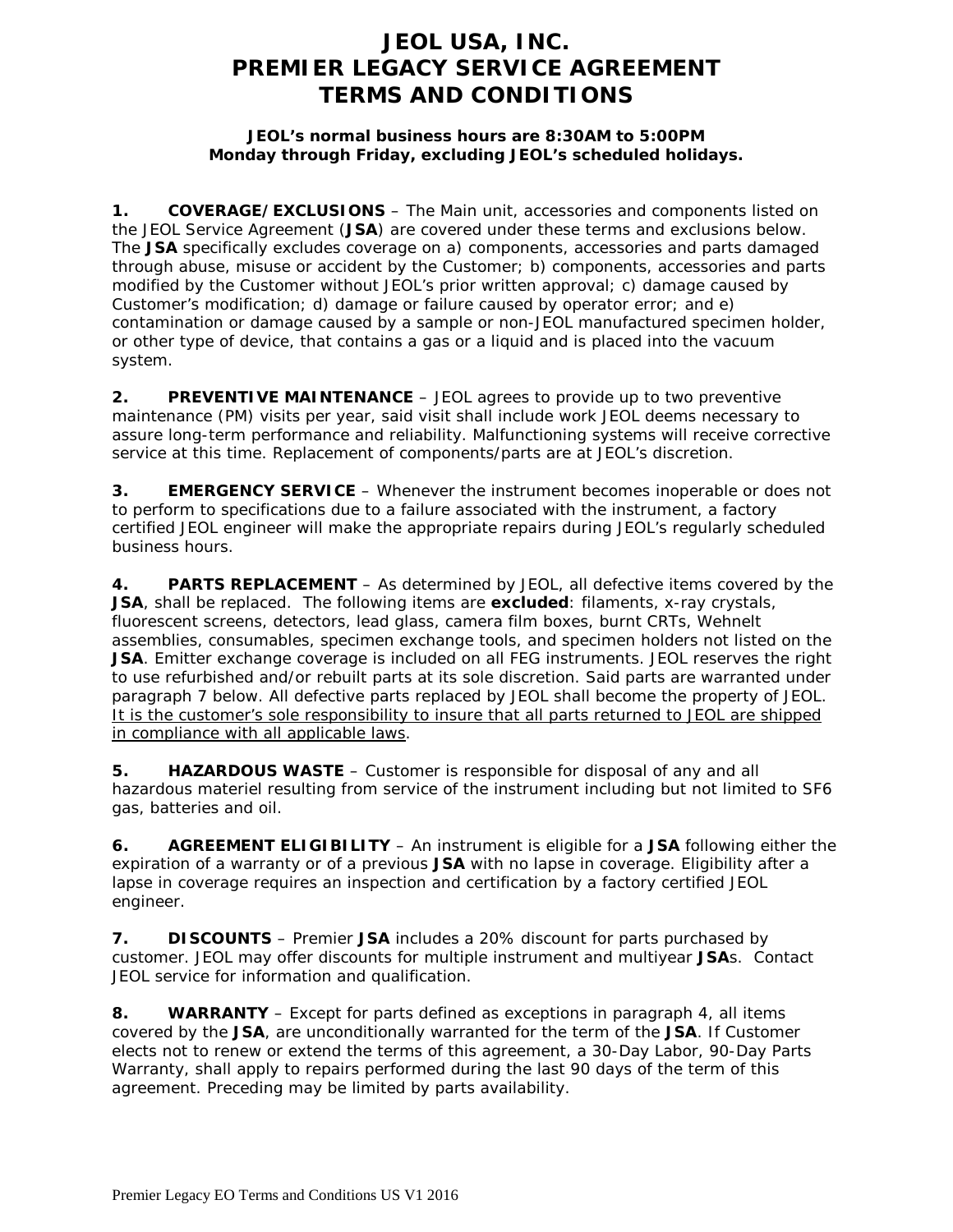# **JEOL USA, INC. PREMIER LEGACY SERVICE AGREEMENT TERMS AND CONDITIONS**

#### **JEOL's normal business hours are 8:30AM to 5:00PM Monday through Friday, excluding JEOL's scheduled holidays.**

**9. LIMITATION OF LIABILITY** – JEOL is not obligated to perform repairs or provide services, the need for which arises out of abuse, misuse (accidental or otherwise), external causes, including but not limited to fire, flooding, explosions and acts of God. Damage to any equipment resulting from cooling water, supporting facilities, corrosive atmosphere, strikes, transportation delays, unavailability of replacement parts, delays by suppliers of services or materials, line voltage variations, and similar environmental problems are also excluded. UNDER NO CIRCUMSTANCES SHALL JEOL BE LIABLE FOR ANY DAMAGES RESULTING FROM THE LOSS OF USE OF JEOL PRODUCTS, INCLUDING WITHOUT LIMITATION, INDIRECT, SPECIAL, CONSEQUENTIAL, INCIDENTAL OR PUNITIVE LOSSES, DAMAGES OR EXPENSES OR LOST PROFITS OR SAVINGS EVEN IF JEOL HAS BEEN ADVISED OF THEIR POSSIBLE EXISTENCE, OR EVEN IF JEOL HAS BEEN ADVISED OF THE POSSIBILITY OF SUCH DAMAGES, OR BOTH. WITH THE EXCEPTION OF LIABILITIES RESULTING FROM JEOL'S SOLE GROSS NEGLIGENCE, JEOL'S TOTAL LIABILITY HEREUNDER SHALL IN NO WAY EXCEED THE TOTAL PRICE OF THIS SERVICE AGREEMENT.

**10. CHILLER COVERAGE** –Chiller coverage excludes the "facility supplies to" or the "facility returns from" the chiller unit. Damage arising out of connecting hoses, water pressure, or other circumstances outside of JEOL USA, Inc.'s direct action or control is excluded. JEOL recommends customer install safeguards to monitor and protect against leakage. The Customer agrees to indemnify, defend and hold harmless JEOL USA, Inc. its officers, directors, employees, agents, licensors, suppliers and any third party providers from and against all losses, expenses, damages and costs, including reasonable attorneys' fees, resulting from any damages as described.

**11. CONFIDENTIAL DATA –** If Customer requires any personal and/or confidential data, including but not limited to, social security numbers, health/medical records or any data that JEOL, USA, Inc. has a legal duty to keep confidential, Customer represents, warrants and certifies that it will hold confidential data in the strictest of confidence and will not use or disclose said data except to the extent required by law or authorized by JEOL in writing. Said confidential data shall be safeguarded according to commercially reasonable standards and protected at the same level as Customers own confidential data.

**12. INSURANCE** – JEOL maintains insurance policies which have the following limitations; (a) Comprehensive general liability insurance with a limit of \$1,000,000 (one million) for each occurrence and \$2,000,000 (two million) in the aggregate. (b) Statutory Workers Compensation insurance. Copies of certificates are available upon request.

**13. TERMS/PAYMENT SCHEDULE –** Payment is due within 30 days from the start of the **JSA** or invoice. A 6% interest charge per month or the maximum permitted by state law, whichever is less, will be assessed on late payments after the first month. JEOL offers payment plans at an additional fee. Semi-Annual in Advance at 3.5%, Quarterly in Advance at 5.25%, Monthly at 7%, Quarterly in Arrears at 8.75%, Semi-Annual in Arrears at 10.5%. JEOL reserves the right to withhold service if customer fails to make payment as due.

**14. ACCEPTANCE** This is JEOL's offer to sell at the prices and under the terms and conditions stated herein. Any type of counteroffer, including any and all terms and conditions contained in said counteroffer and/or PO, are hereby expressly rejected. JEOL, USA, INC. will only perform under the **JSA** based on JEOL's terms and conditions. The **JSA** specifically excludes any and all customer terms and conditions. Acceptance of JEOL's terms and conditions is demonstrated by signature, receipt of a valid purchase order, payment, or